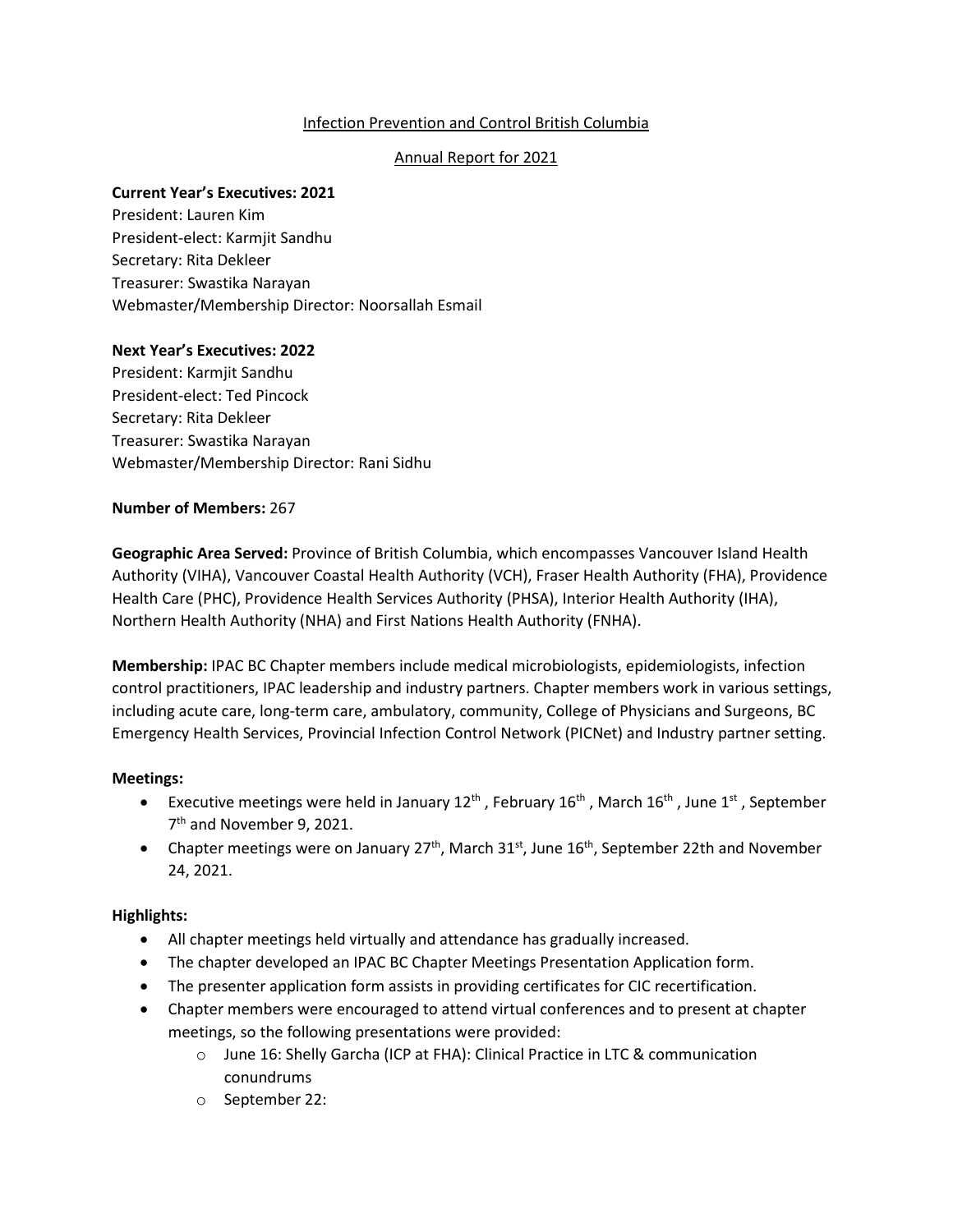- Kam Riarh (ICP at FHA): Communication Conundrums
- Carolyn Goss (ICP at VCH): Discontinuation of Contact Precautions for Patients Colonized with MRSA (all settings)
- o November 24: Carolyn Goss (ICP at VCH): The Novel Coronavirus and Vulnerable Populations (Community)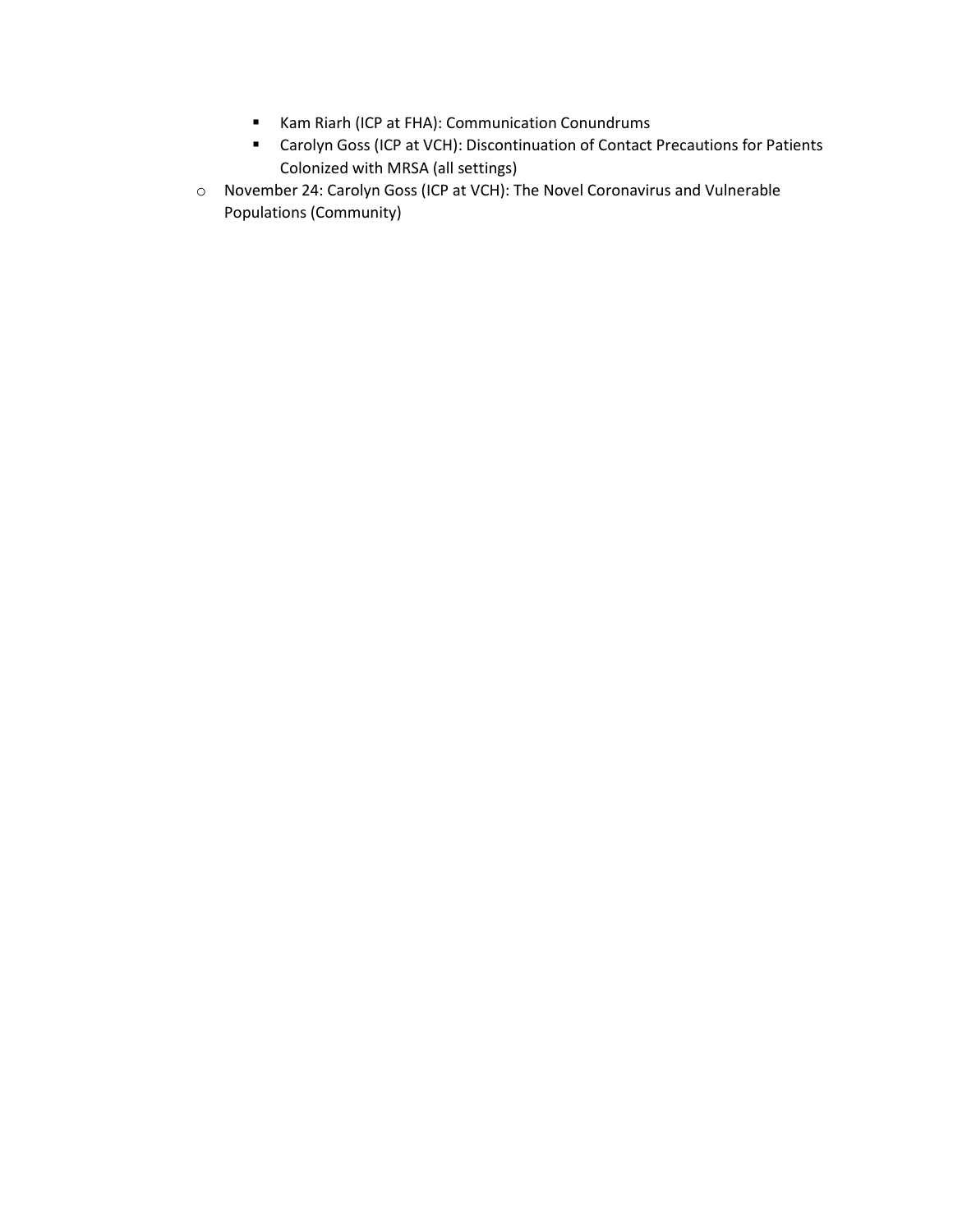### **IPAC NA Chapter Annual Report**

**Current Year's Executive (2021-2022) President: Maureen Buchanan-Chell RN BScN CIC President-elect: Sara Gallinger RN BScN Secretary: Lisa Acorn RN BN CIC Treasurer: Crystelle Ong MLT, BSc (MLS)**

**Next Year's Executive (2022-2023) President: Maureen Buchanan-Chell RN BScN President-elect: Sara Gallinger RN BScN Secretary: Lisa Acorn RN BN CIC Treasurer: Erica Yip RN BScN**

#### **Number of Members: 75**

**Geographic Area Served:** Alberta, north of Red Deer and the Northwest Territories

### **Membership**

The chapter includes members from Alberta's northern communities, cities, government agencies and industry who work in various healthcare sectors.

### **Meetings**

COVID-19 altered our meeting routine and all meetings were virtual, rather than our usual hybrid arrangement including an in-person option. We managed to have four executive meetings and four chapter meetings with different members sharing a member profile at each. We took a break from formal education sessions.

- Provided chapter funding for four members to attend the IPAC Canada 2021 conference
	- o These members shared highlights and learnings at June chapter meeting.
- Supported and encouraged each other through this unusual and challenging year.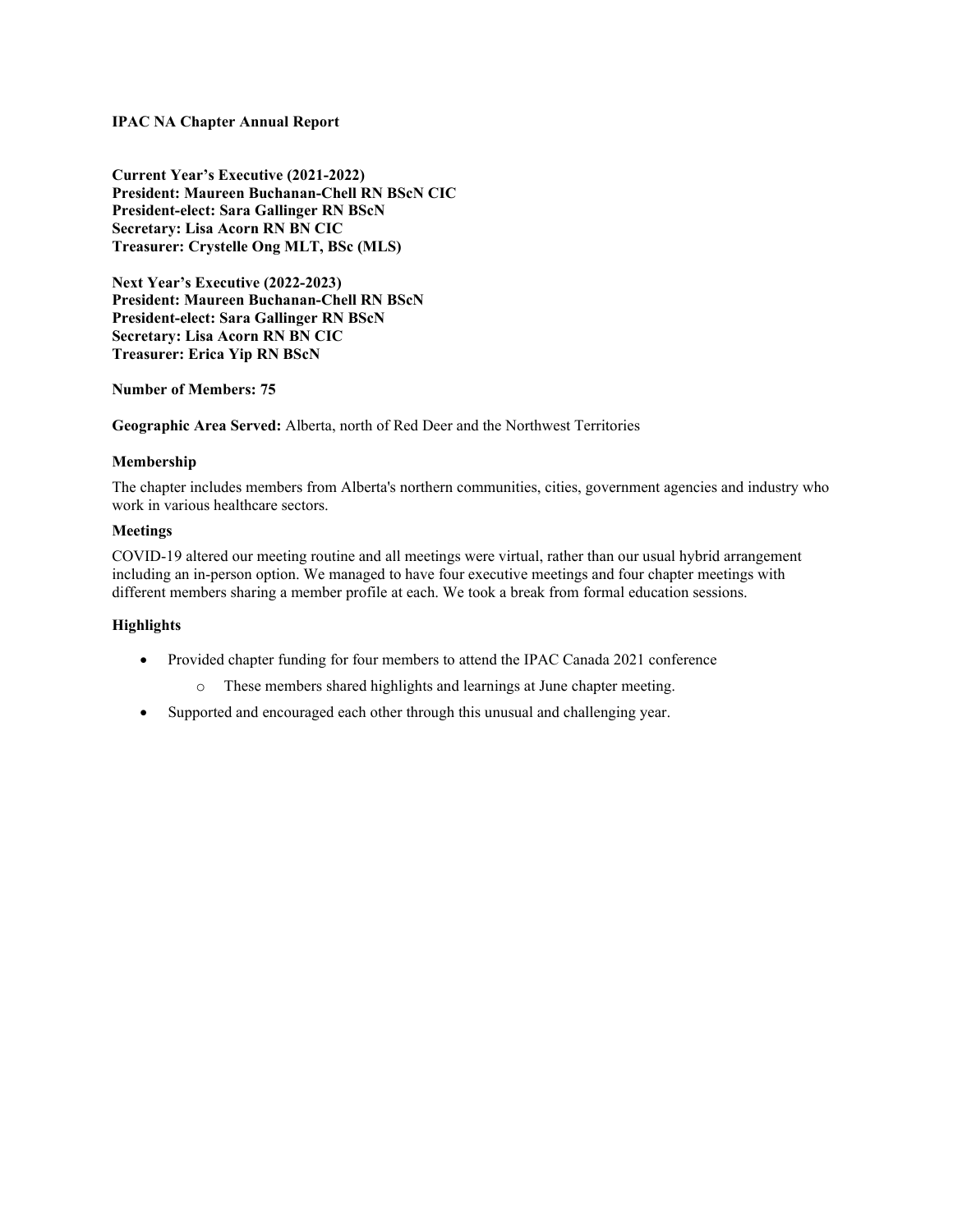#### **SASKPIC**

**Current Year's Executive 2021 President:** Karrie Yausie BA BSc CIC **President-elect:** Amanda Peterson **Secretary:** Melayna Fusick RN, BScN, BComm **Treasurer:** Alyssa Baade BSc MLT CIC **Program and Project Coordinator:** Robin Howden

**Next Year's Executive 2022 President:** Karrie Yausie BA BSc CIC **President-elect:** Amanda Peterson RN CIC **Secretary:** Melayna Fusick RN, BScN, BComm **Treasurer:** Alyssa Baade BSc MLT CIC **Program and Project Coordinator**: Robin Howden, BSc, BEH, CPHI(C), CIC

**Number of Members:** 83

**Geographic Area Served:**  Saskatchewan

#### **Membership**

Mainly Infection Control Practitioners and some Industry Representatives. We have a mixture of nurses, therapists (occupational and physical) and those with backgrounds in Public Health

#### **Meetings**

The executive met in April, May, June, September. Our regularly scheduled Spring Education Conference was canceled due to the pandemic but we did manage to hold a virtual Fall Conference.

#### **Highlights**

Our 2021 Fall Conference and Annual General Meeting (AGM) was held virtually. Dr. M. Faires presented on "A Brief History of Infection Control: We've come a long way baby!" and Jason Tetro "The Germ Guy" presented on "The IPAC Advantage - Why Saskatchewan needs IPC to go viral".

Unfortunately due to the pandemic all the goals that SASKPIC laid out in 2020 were placed on hold as well as current executive work.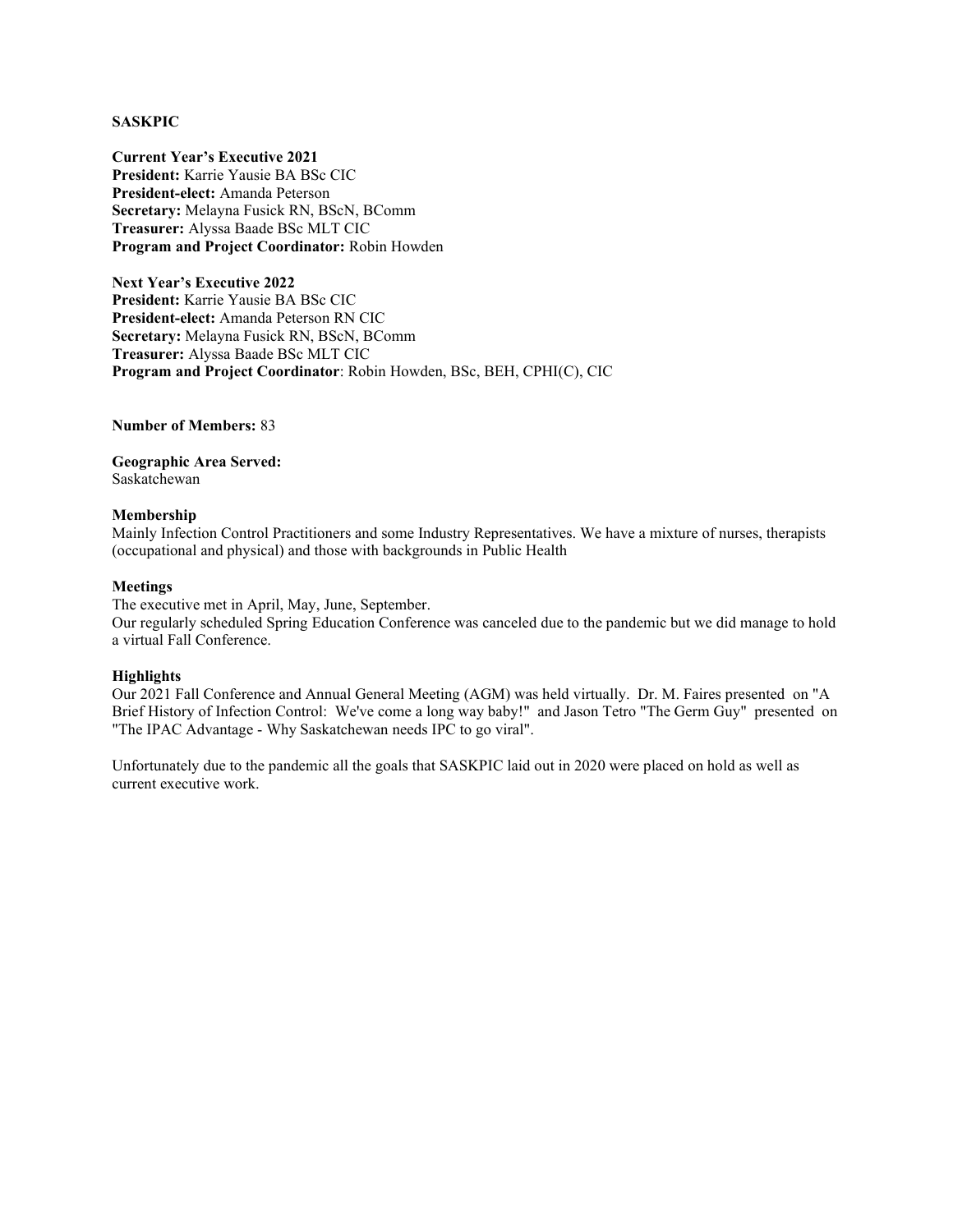### **IPAC MANITOBA**

**2021 Executive President: Myrna Dyck, RN, BN, MSc President-elect: - Secretary: Barb Olson Treasurer: Corinna Tinant, RN, BN**

**2022 Executive President: Myrna Dyck President-elect: - Secretary: Barb Olson Treasurer: Corinna Tinant**

**Number of Members: 57**

**Geographic Area Served: Manitoba**

### **Membership**

Members come from all sorts of backgrounds: infection control, public health, dental, acute care, long term care.

### **Meetings**

- IPAC-MB meeting chapter education sessions:
	- o January 2021 [Virtual]: Cindy Isaak-Ploegman: IPAC and Dentistry
	- o March 2021[Virtual]: Linda Prelude & Robyn Mitchell: Everything you wanted to know about CNISP but were afraid to ask. (1 in 7 hospitals can't be wrong)
	- o May 2021 [Virtual]: Sharon Ward-Fore, Infection Prevention Advisor with Metrex Post COVID Syndrome
	- o September 2021 [Virtual]: Sharon Ward-Fore, Infection Prevention Advisor with Metrex Multi-Drug Resistant Organisms (MDROs) – A Growing Global Threat in Healthcare & Beyond
- Annual education day November 2021 [Virtual]:
	- o Dr. Ken Kasper (Assistant Professor of Medicine University of Manitoba, Infectious Disease Specialist, Clinical Director of VCOP Program): VCOP, the virtual COVID ward
	- o Dr. Joss Reimer (Medical Director, Manitoba Health and Senior Care): COVID and immunization
	- $\circ$  Christine Finnebogason: Post COVID-19 experience<br> $\circ$  Jim Gauthier: Cleaning one per day is not enough (
	- Jim Gauthier: Cleaning one per day is not enough (TMED) Targeted moments of environmental disinfection

## **Highlights**

Our usual meetings had 18-25+ people attend on a routine basis. This was an accomplishment, due to the ongoing COVID-19 workload that all ICPs are dealing with. Changing to virtual meetings seems to have increased the participation in our events. Our education day was attended by 23 members which is another increase from participation in the previous year. The day seemed to be well received by the members and the speakers were on target with the topics that the members were hoping to hear about. The executive continues to be encouraged by the participation within our chapter. Lastly, the executive has been informed that some chapter members do not find Zoom easy to work with and would prefer to use Teams, but this is not supported at this point.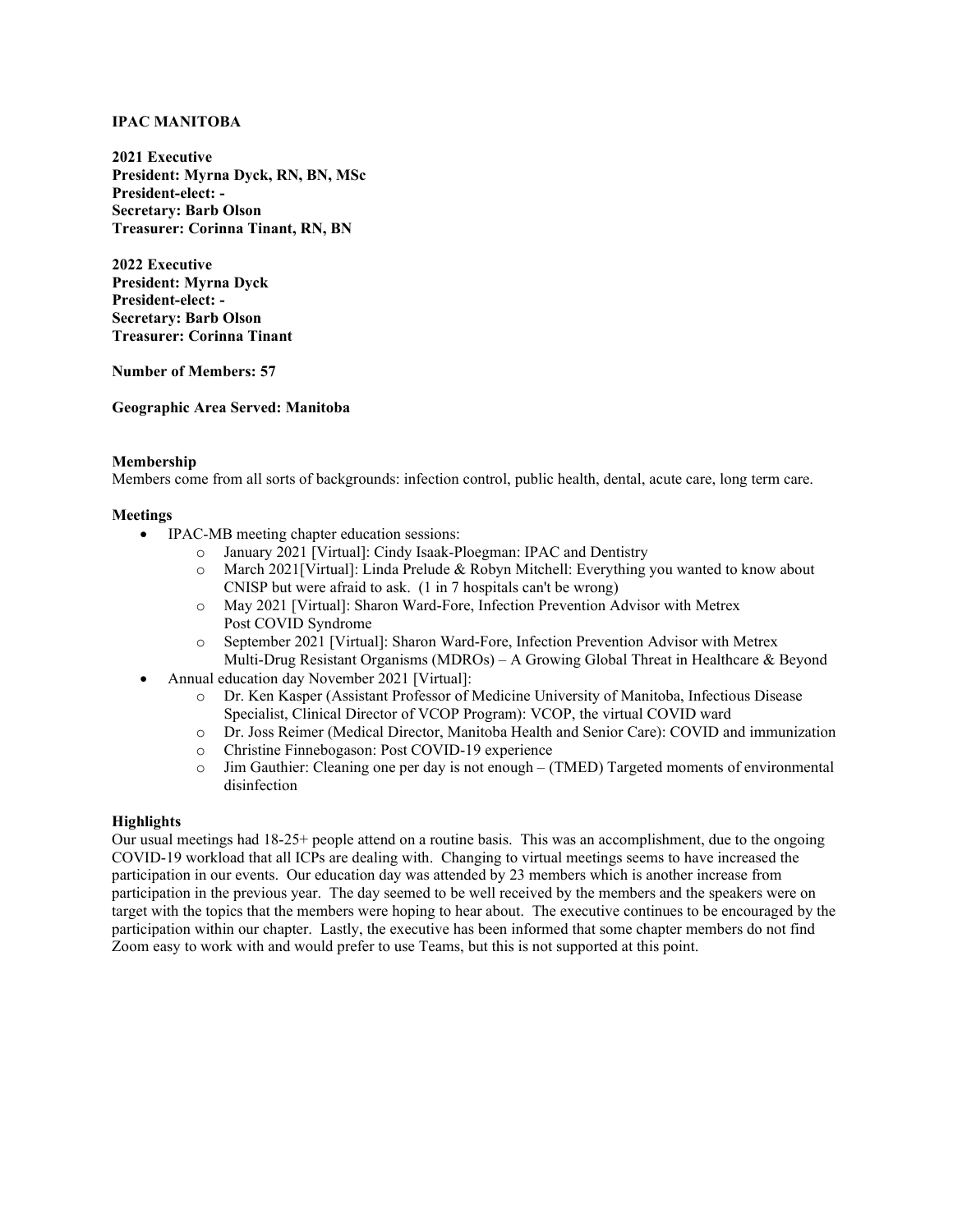

# **IPAC SWO 2021 Chapter Activities**

**President:** Dori Taylor, RN, BScN, CIC, CCHN(C) **Past-President:** Francine Paquette, BASc, CPHI(C), CIC **Treasurer/Membership:** Sonalben Shah, MSc, CIC/Elaine Reddick CIC MPA CPHI(C) **Secretary:** Robyn Latendresse, RN, BScN **Education Co-Chairs:** Kim Hobbs, RN, BScN, CIC and Lindsay Samoila, RN, BScN, CIC **Knowledge Transfer:** Shelby Ludington, BAH **Webmaster:** Eleanor Paget, RN, BScN, CIC **Non-acute Care Representative:** Cara-Lee Coghill, RN, MScN, CCHC(C)

# **Geographic Area Served:**

Southwestern Ontario is a secondary region of Southern Ontario in the province of Ontario. With IPAC HUPIC to our north, IPAC SWO is bounded by the St. Clair River, Lake St. Clair, and Detroit River, to the west and by Lake Erie to the south. To the east, on land, Southwestern Ontario is bounded by Central Ontario and the Golden Horseshoe. Central to our area is London Ontario, with a population of 395 295.

# **Number of Members:**

IPAC SWO had 185 members as of December 2021. Our membership spans beyond the 8 health unit areas in southwestern Ontario and we continue to welcome new members for all sectors of healthcare, to our chapter.

# **Support to Members:**

IPAC SWO offered financial support to members wishing to attend the 2021 IPAC Canada National Conference held May 3-5 2021. 10 members were able to participate in the conference with funding support from IPAC SWO.

# **2021 3M Chapter Achievement Award:**

During the 2021 Annual General Meeting of IPAC Canada held virtually on May 20, 2021, IPAC Canada announced IPAC SWO as the successful chapter to be awarded the 3M Chapter Achievement Award.

This award is presented to recognize a chapter's achievement in promoting infection prevention and control in the health care settings across the continuum. This is the second year that IPAC SWO has been fortunate to be recognized in this way. Dori Taylor, president of IPAC SWO accepted the award on behalf of the chapter.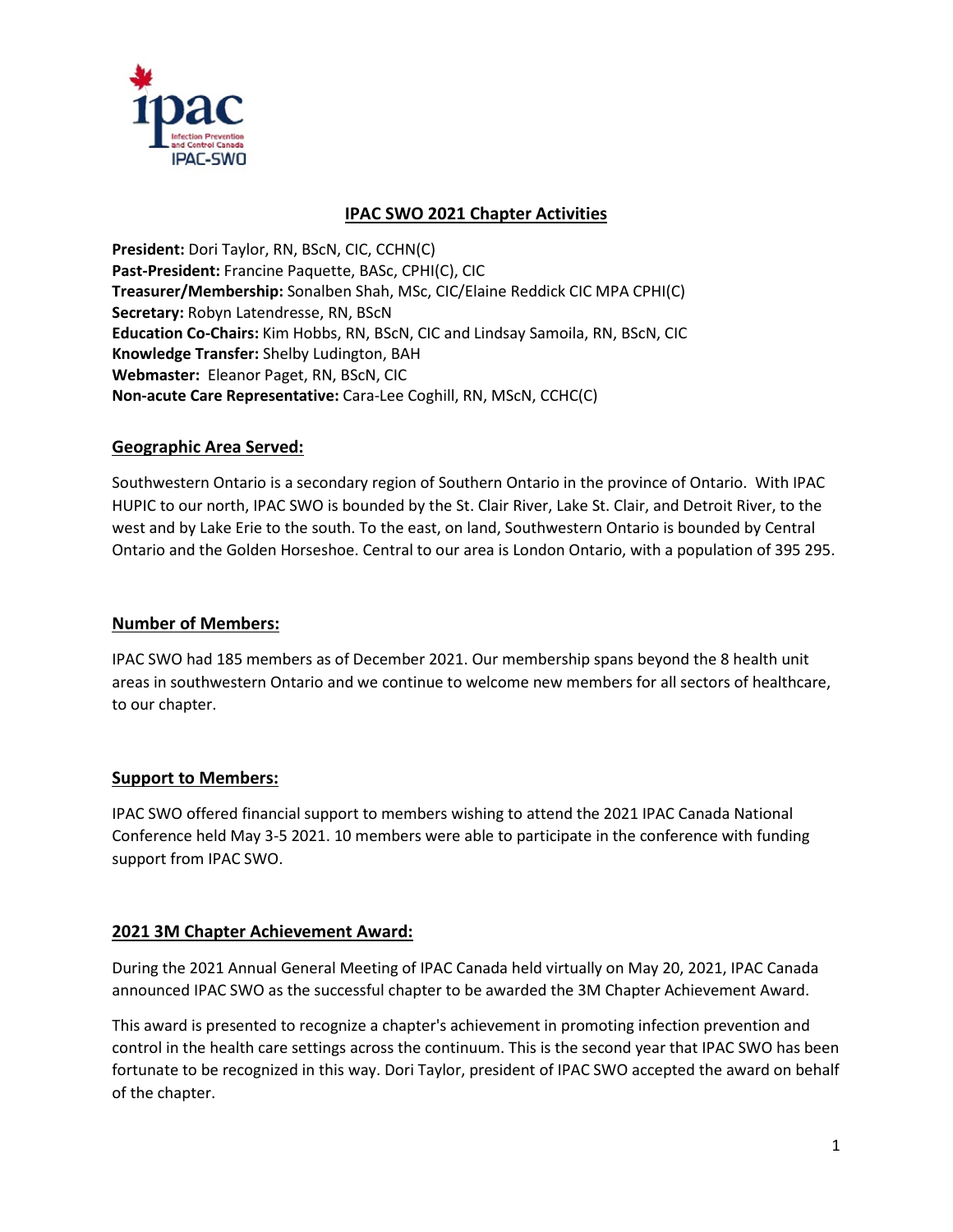

# **Chapter Activities:**

Four chapter meetings were held with education webinars were offered at each:

- **Thursday February 11, 2021, with Allan Mallory.** *Reaching New Heights: An Unforgettable Journey Combining Innovative Leaderships, Team-Building and Psychological Insights* **Audience in attendance:** attendance not taken due to format of meeting
- **Thursday June 10, 2021 with** *Dr. Zain Chagla. Vaccines: Real-life Data and the Future* **Audience in attendance:** 90
- **Thursday September 23, 2021 with Heather Candon.** *Communication Conundrums: Leadership Principles for Healthcare Professionals* **Audience in attendance:** 49
- **Thursday November 18, 2021 with Dr. Kevin Stinson.** *COVID vaccines- How did we get here and where are we going* **Audience in attendance:** 35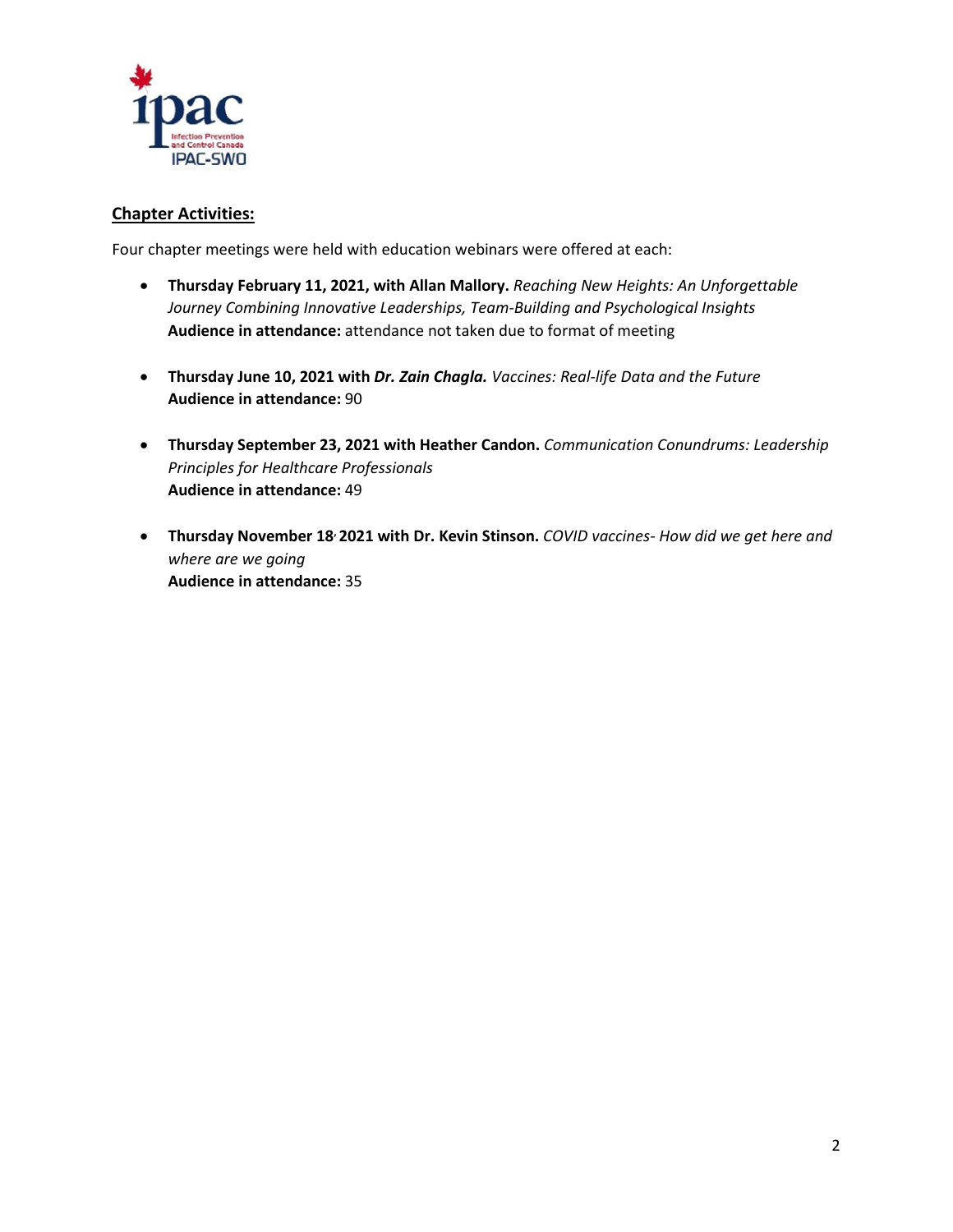### **IPAC CENTRAL SOUTH ONTARIO**

**2020 Executive President: Tricia Hutton RN, CIC President-elect: Bois Marufov MD, MSc, CIC Secretary: Tanya Denich** BSc MSc CIC **Treasurer: Connie Gittens Webmaster: Trevor Johnson CIC Education Lead(s): Mary Ellen Konrad** MLT, CIC **and Branden DaSilva** MLT, CIC

**2021 Executive President: Bois Marufov MD, MSc, CIC President-elect: Mary Ellen Konrad MLT, CIC Secretary: Tanya Denich** BSc MSc CIC **Treasurer: Connie Gittens Webmaster: Trevor Johnson CIC Education Lead(s): Branden DaSilva** MLT, CIC **and Jessica Graves**

**Number of Members:** 142

**Geographic Area Served:** Central South Ontario (CSO)

### **Membership**

• Acute care and Public Health

### **Meetings**

IPAC CSO had 5 meetings in 2021 in February, September and November All meetings were virtual via G-suite and consisted of opening remarks, some Q&A and a minimum 1 hour education session

#### **Highlights**

*A summary or point-form list of special events, education days, awards received, participation in NICW, conferences, regional/provincial external committees, members' special accomplishments, etc.*

IPAC CSO members agreed to donate to the Good Shepherd Society of Hamilton.

## **Webinars & Presentations**

• *Cleaning Once per Day is Not Enough. Jim Gauthier*

*Date: September 17, 2021*

• *Combatting COVID-19 Vaccine Hesitancy. Kevin Stinson (St. Mary's General Hospital). Date: August 6, 2021*

• *Halton IPAC HUB. Justyna Graves RPN, Nazia Ahmed RN, Milena Loncar RN, Megan Bulicki RPN Date: June 25, 2021*

• *Certification in Infection Prevention and Control: Value of Certification -What's in in for me? Sandra Callery RN MHSc CIC, (CBIC)*

*Date: May 7, 2021*

• *COVID-19 Vaccine: Myths and Facts. Dr. Kevin Stinson (St. Mary's General Hospital) Date: February 19, 2021*

IPAC CSO sent out a survey to membership in order to find out what can be done to encourage continued membership engagement and the need for an IPAC CIC prep course. Results were followed up on and strategies are in process.

Membership engagement continues to be stable.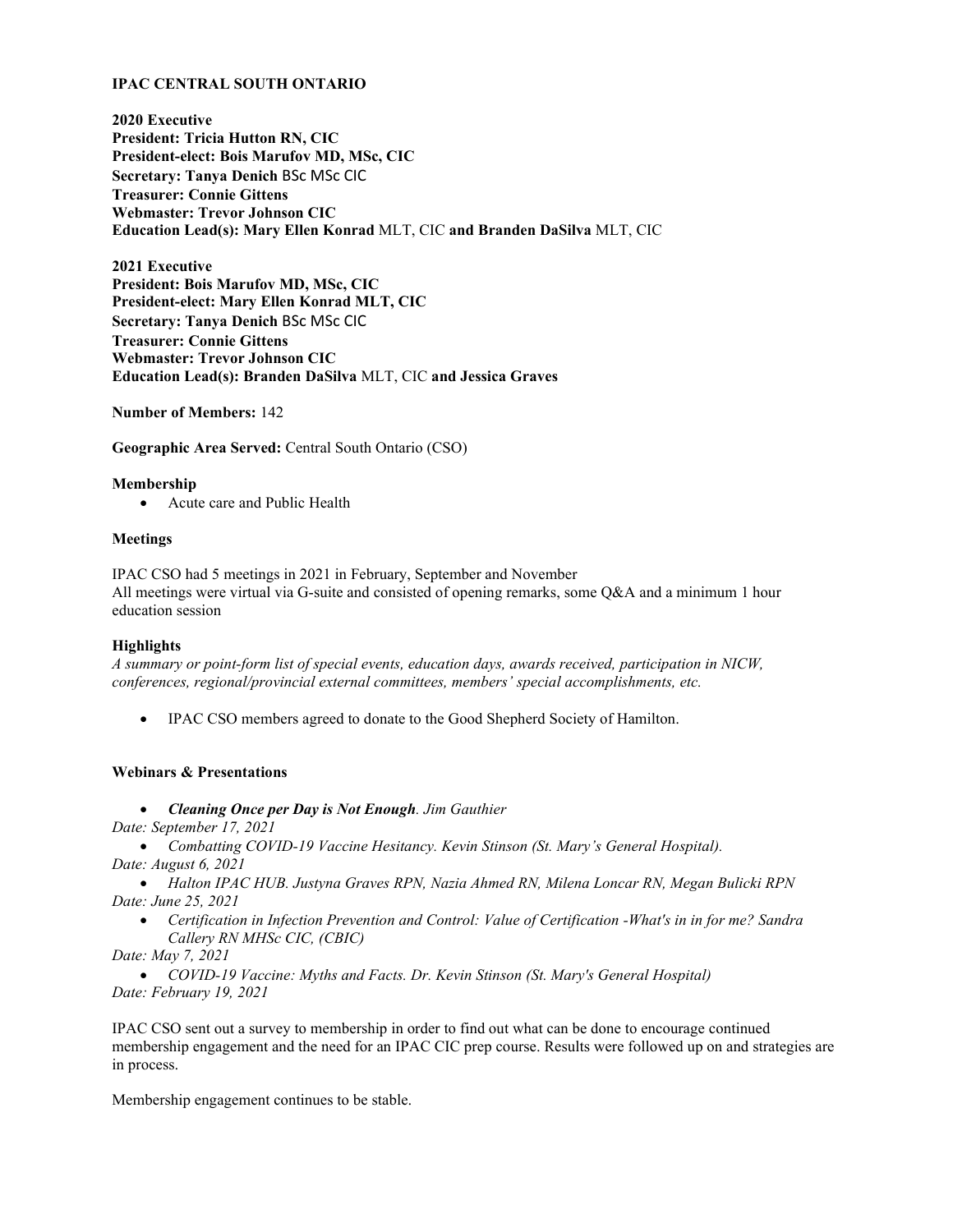## **IPAC OTTAWA REGION**

**Executive 2021 President: Donna Perron President-elect: Natalie Bruce Secretary: Karen Veal Treasurer: Beverley Brown** 

**Executive 2022 President: Natalie Bruce President-elect: Vacant Secretary: Chris Smith Treasurer: Sandra Petersen**

**Number of Members:** 126

**Geographic Area Served:** The Ottawa region, Renfrew, Ottawa Valley and Eastern Ontario

#### **Membership**

Our membership is represented by hospitals, long-term care, community, government (both provincial and federal level), military, pre-hospital, midwives, dental and public health units.

#### **Meetings**

Even during these unprecedented times we were able to hold 5 out of 5 meetings. These meetings were held virtually using the Zoom platform. The Zoom platform was new to our chapter which meant the executive had to learn the integrant steps to work with it. These meetings were 2 hours in length, 1 hour of education was offered at each session. The participants were active and there were many new guests at each meeting, introducing them to IPAC Canada and the many resources that are available.

We had 3 members support a virtual CIC study group which was held over a 6-week period. This group had at times 65 people listening to the presentations in prep for their exam challenge. Many of these individuals were successful at completed their exam. We had 6 new CIC members, 1 SARE, and have strongly encouraged all those that attended the CIC study group and who were successful to join their local IPAC Canada chapter. All new CIC recipient chapter members received a CIC PIN.

Donna Perron RN BScN CIC Infection Control Specialist Public Health Ontario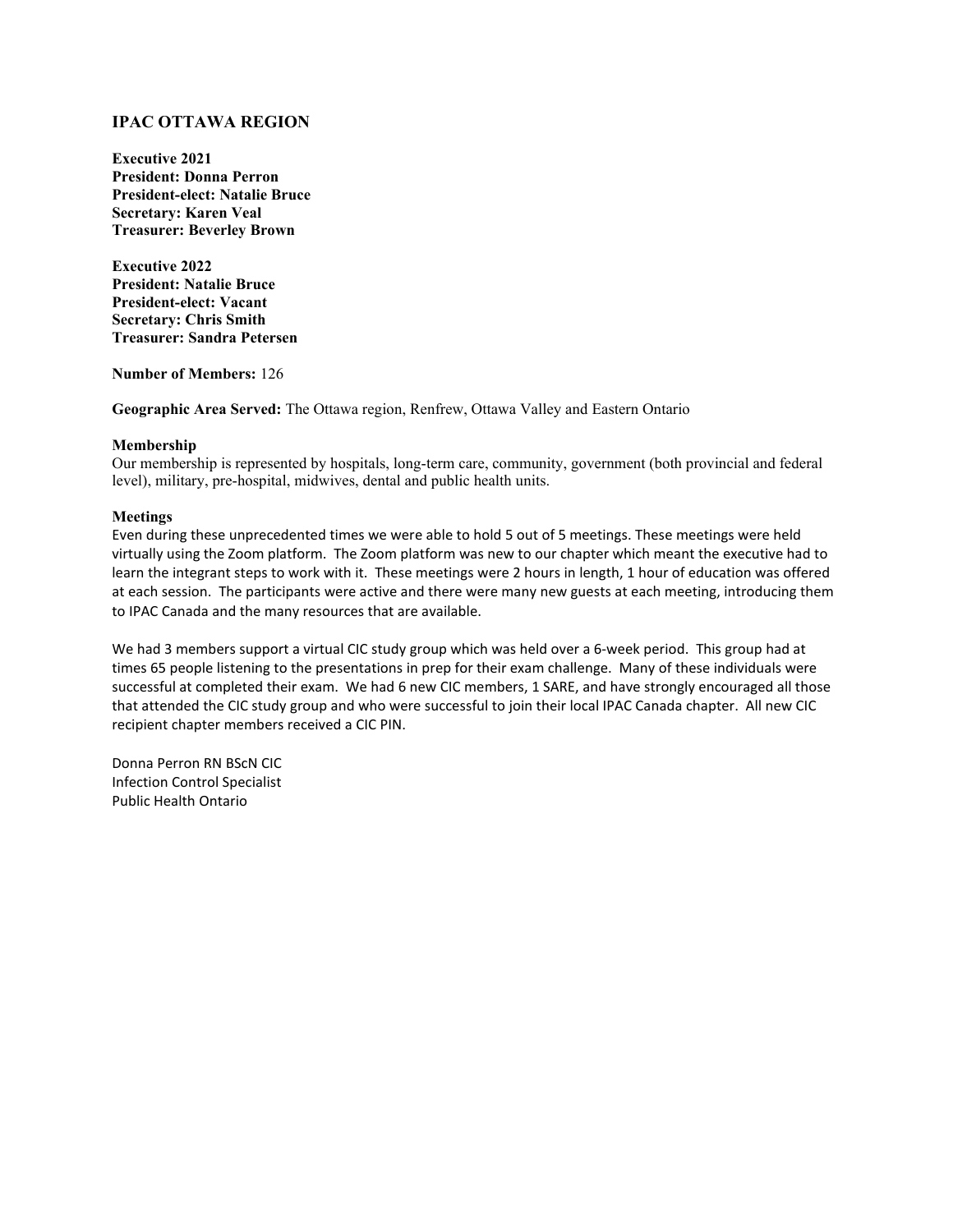**IPAC Eastern Ontario 2021 Annual Report -** *Submitted by David Ryding, Acting-Chapter President 2021*

**Current Year's Executive (2021) President:** Nadia Weese, RN, BScN, CIC, **Acting-President:** David Ryding, BHSc, BASc, CIPHI(C), MPH, CIC **President-elect:** N/A **Secretary:** Tiffany Chiu, CPHI(C), CIC **Treasurer:** David Ryding, BHSc, BASc, CIPHI(C), MPH, CIC **Membership Director**: Dawn Clare, RN, BScN **Education Director:** Meghan Engbreston, MSc, CCRP, CIC **Novice ICP:** Eric Hofstee, RN

**Next Year's Executive (2022) President:** Meghan Engbreston, MSc, CCRP, CIC **Past-President:** David Ryding, BHSc, BASc, CIPHI(C), MPH, CIC **Secretary:** Tiffany Chiu, CPHI(C), CIC **Treasurer:** David Ryding, BHSc, BASc, CIPHI(C), MPH, CIC **Membership Director**: Dawn Clare, RN, BScN **Education Director:** Dana Finnegan-Yee, MLT, BScH, BEd, CIC **Novice ICP:** Melissa Marrison, MLT

### **Number of Members:** 91

**Geographic Area Served:** Southeastern Ontario, bordered by Brighton in the west, Prescott in the east, Smiths Falls and Bancroft in the north, the St. Lawrence River and Lake Ontario on the south and including Cameroon, West Africa.

### **Membership**

Members include physicians, nurses, medical laboratory technologists, public health inspectors and industry members from various sectors (e.g., acute care, long-term care, mental health, community care, home care, and prehospital care).

### **Meetings**

The Chapter held two General meetings (May and November) and four Executive meetings as a result of the pandemic. This was the first year that all General meetings were held virtually via Zoom. Attendance at the General meetings ranged from 25 to 32 people. Education topics included: *Using Psychological Theories of Behaviour to Promote Handwashing* (Daniel Hargadon) and *Whole Genome Sequencing in COVID Outbreaks* (Prameet Sheth).

- An Acting-Chapter President appointed to fill vacancy in the President role prior to year's end.
- A reciprocal relationship was fostered with IPAC Ottawa Region. Both Chapters shared open invitations for members to attend the education component of our respective Chapter meetings. This was well received with members from both Chapters.
- The Chapter Executive proposed a change to the General Meeting agendas in order to be responsive to member feedback and to increase attendance/engagement at meetings. The development of an Executive Newsletter was introduced to capture full reports from each executive role. The newsletter is shared in advance of the meeting along with the meeting package. Verbal updates from Executive members during the meeting are limited to key issues only. This was well received by members and will continue to be implemented going forward.
- The Chapter Executive is planning to offer an additional education-only session for members in 2022 to make up for the cancelled meetings. A committee has been struck and planning is underway.
- The Chapter paid for Jacob Nkwan Gobte's IPAC Canada and APIC memberships.
- The Chapter partnered with Public Health Ontario to provide a CIC study group that was well attended and led to several successful certifications from attendees.
- The Chapter is aware of six members who successfully challenged and passed the SARE and seven other members who became newly CIC certified.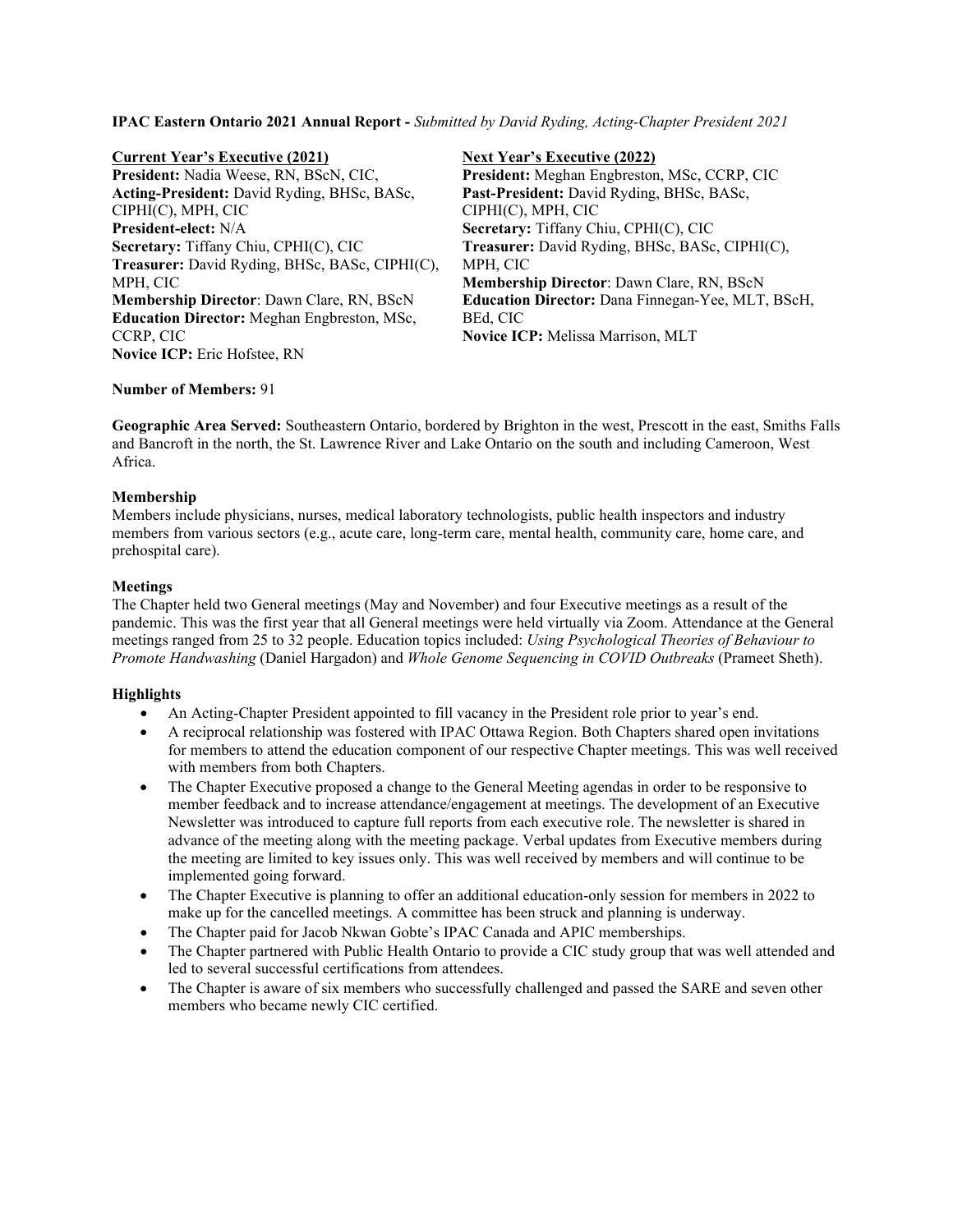### **IPAC CENTRAL EAST ONTARIO**

**Current Year's Executive (2021) President:** Margaret Cameron MLT CMQ/OE BHA CIC **President-elect:** Vacant **Secretary:** Megan Allen, BScN RN **Treasurer:** Sharon Connell**,** RN CIC

**Next Year's Executive President:** Margaret Cameron MLT CMQ/OE BHA CIC **President-elect:** Vacant **Secretary:** Megan Allen, BScN RN **Treasurer:** Sharon Connell**,** RN CIC

**Number of Members:** 60 (Dec 2021)

**Geographic Area Served:** Our boundaries include Northumberland and Pine Ridge Districts, east to Peterborough, west to Durham Region and north as far as the Haliburton Highlands and all areas within**.** Members from other geographical areas are always welcome.

#### **Membership**

Members are from acute care hospitals, long term care, public health, dental offices, paramedic services, community practice and industry partners*.*

#### **Meetings**

Meetings are held quarterly. The following education topics were presented at the 2021 meetings. **March**: Bending the Rules Without Breaking our Principles presented by Jim Gauthier **June:** Highlights from the IPAC Canada Virtual Conference presented by Janine Duquette, Teri Murduff and Margaret Cameron with contributions from Susan Day **September**: Highlights from the APIC Conference presented by Susan Day

**November**: Portable Fan use Considerations during the Pandemic presented by Michelle Alexander and Ventilators and Their Care presented by Mike Smith

- The IPAC CEO membership has doubled in the past year and the membership represents more diverse health care settings. This has created opportunities to learn more from each other about areas that we don't routinely practice in.
- For the second year our Chapter created an IPAC themed calendar suitable for the general public with various IPAC messages depicted. Thanks to Sonya MacKay who led the project and Teri Murduff, Mark Ambler, and Susan Day who worked on the team to make this project a success. This project would not have been possible without the support of our industry partners who helped sponsor the calendar. Proceeds will be used to help support attendance to the national conference and other educational opportunities.
- Our Chapter hosted our first a-IPC study group, facilitated by Janine Duquette, Teri Murduff and Margaret Cameron. It was comprised of 6 two hours sessions and 12 people participated.
- Andrea Prentice was successful in achieving her a-IPC designation (prior to our study group sessions).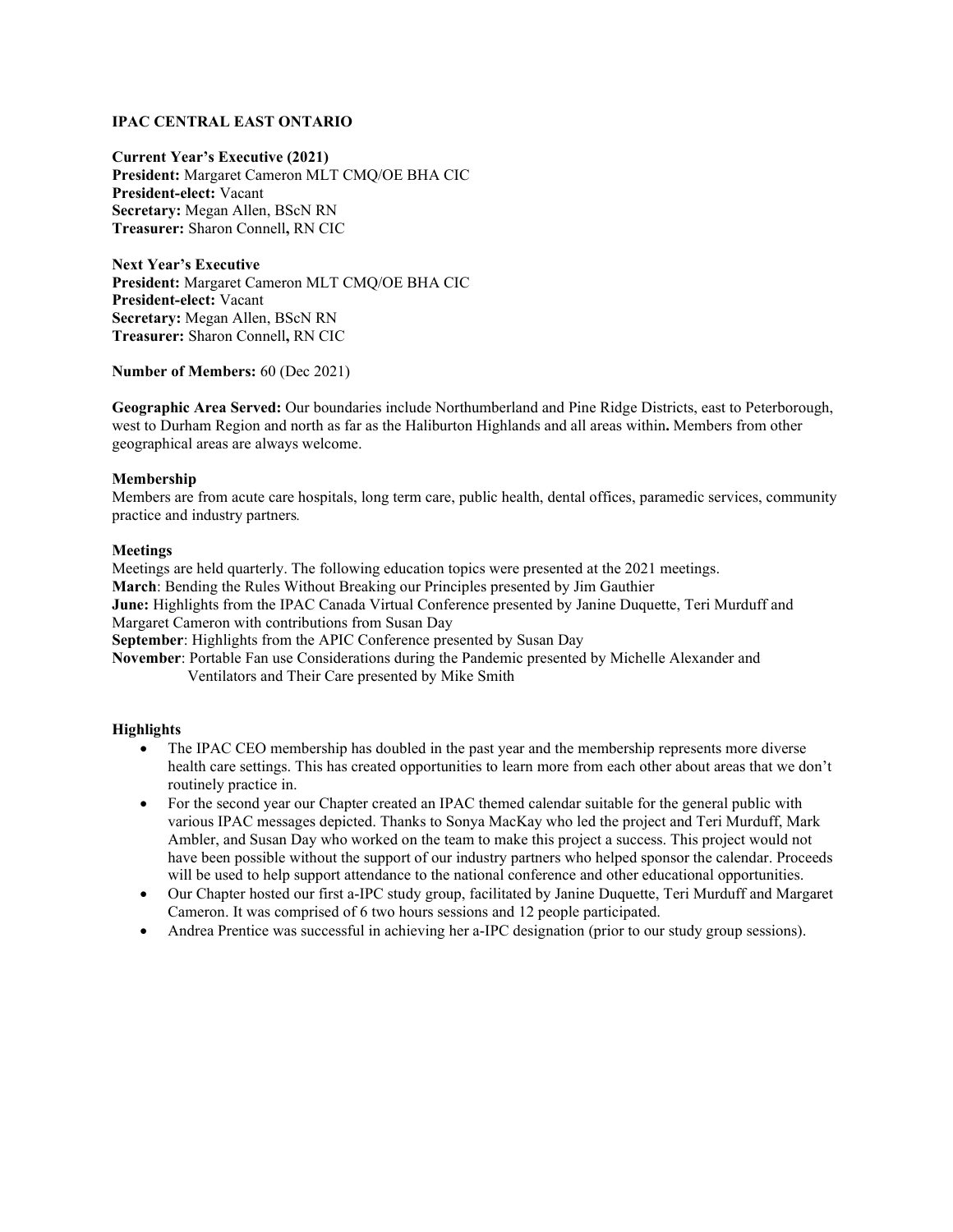## **IPAC NEO Chapter Annual Report 2021**

## **2021 Executive**

President: Jeffrey Eruvwetaghware Past President: Lise Runciman Secretary: Nicole Haslam Treasurer: Tiffany Rock Membership Director: Laurie Dawn Boyer Education Co-chairs: Stephanie Guindon and Sherri Gurini Webmaster: Dawna O'Toole

## **2022 Executive**

President: Jeffrey Eruvwetaghware President-Elect: Laurie Dawn Boyer Past President: Lise Runciman Secretary: Nicole Haslam Treasurer: Tiffany Rock Membership Director: Laurie Dawn Boyer Education Co-chairs: Stephanie Guindon and Sherri Gurini Webmaster: Dawna O'Toole

## **Number of Members**: 58

## **Geographic Area Served:** Northeastern Ontario

## **Membership**

Acute care hospitals, long term care, public health, and industry partners.

## **Chapter Activities:**

- IPAC NEO planned two membership meetings with education Session for 2021 via webinar
- The first education session on April 15<sup>th</sup> was presented by Crystal Lawrence titled "Presentation Design and Virtual Facilitation"
- The second education session on November  $23<sup>rd</sup>$  was presented by Tanya Musgrave titled "Porcupine Health Unit's Response to the COVID-19 Pandemic"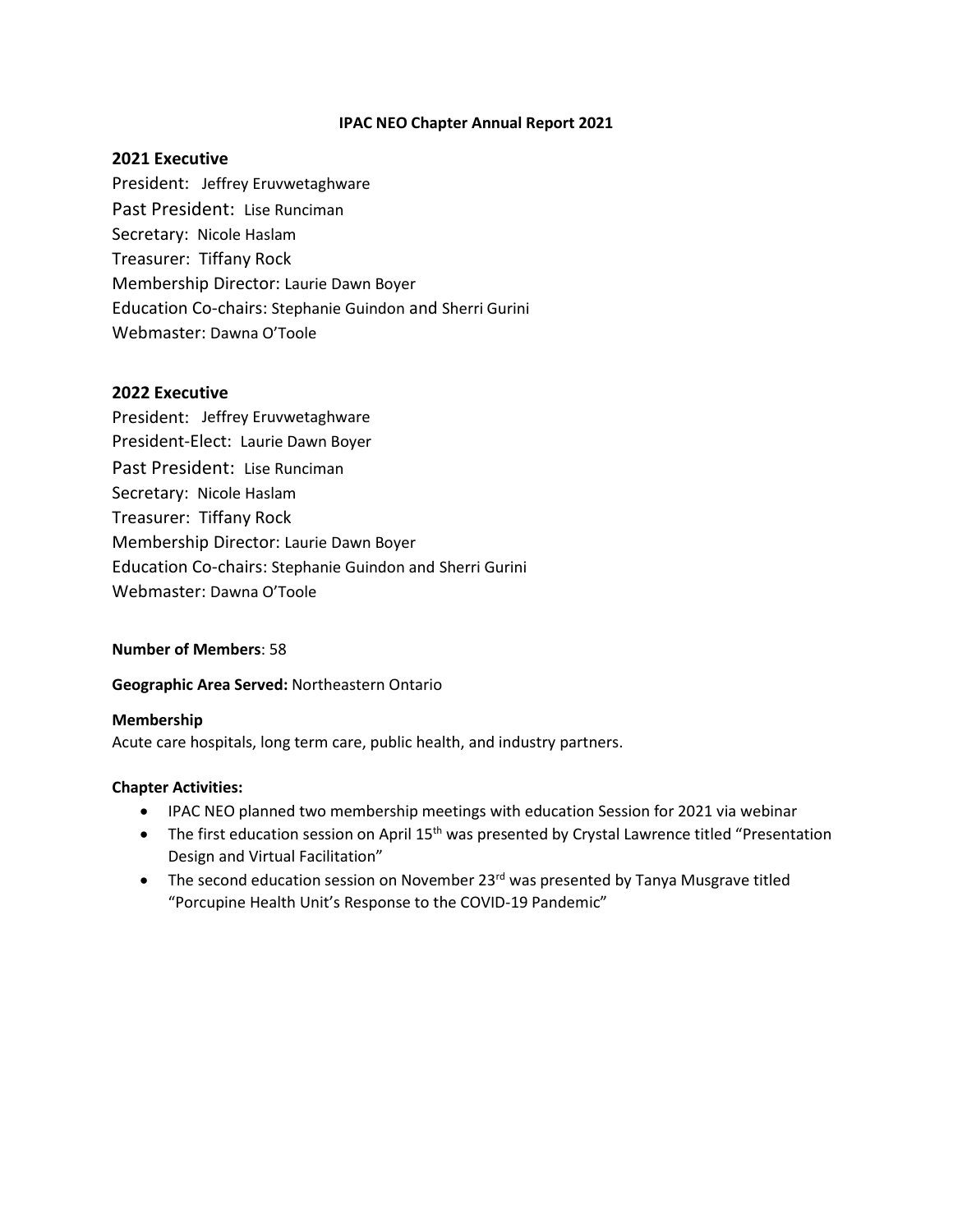

**Chapter Annual Report**

**Current Year's Executive 2021 President: Betty Anne Elford RN, BN President-elect: - Vacant Secretary: Brenda Jones Treasurer: Natalie Pickett, RN, BN Webmaster: Mark Graham RN, BN Education Director: Lola Gushue RN, BN, CIC**

**Next Year's Executive 2022 President: Betty Anne Elford President-elect: Donna Penney BN, RN, CIC Secretary: Brenda Jones RN, BN, OHS Treasurer: Natalie Pickett RN, BN Webmaster: Mark Graham RN, BN Education Director: Lola Gushue RN, BN, CIC**

**Number of Members: 48**

**Geographic Area Served: Province of NL**

## **Membership**

Membership consists of Infection Prevention and Control Practitioners from the four NL Regional Health Care Authorities (RHAs). As well we have members from RHA management, Memorial University, Department of Health and independent practitioners.

# **Meetings**

Our monthly meetings have continued throughout this year with our 20-minute education session at the beginning of each session. New facility construction is growing fast and furious in three of the four RHAs. IPAC NL is working to support each RHA in this new adventure and are sharing experiences and lessons learned with COVID-19 and Pandemic Planning

IPAC-NL held its 8th Provincial Education Day "Unite & Conquer" on Oct 20th via the Teams platform.

We look forward to our future and new opportunities to promote and support our members in their journey of patient safety in infection prevention and control.